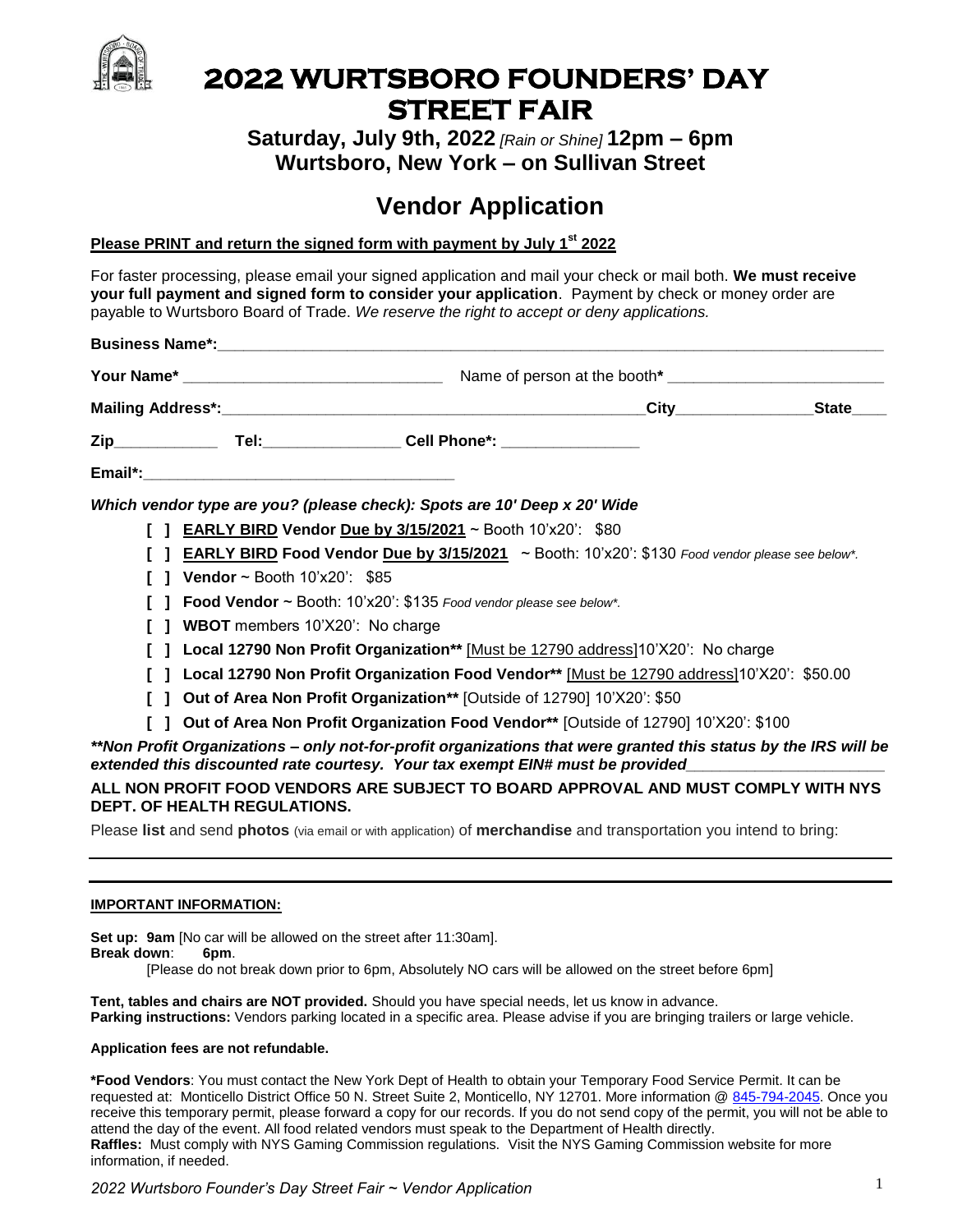

### **2022 WURTSBORO FOUNDERS' DAY STREET FAIR**

### **Saturday, July 9th, 2022** *[Rain or Shine]* **12pm – 6pm Wurtsboro, New York – on Sullivan Street**

#### **WURTSBORO FOUNDER'S DAY ~ RELEASE OF LIABILITY, WAIVER OF CLAIMS, ASSUMPTION OF RISKS AND INDEMNITY AGREEMENT**

#### **PLEASE READ CAREFULLY!**

#### **Release of Liability and Indemnity**

I hereby release and forever discharge the Village of Wurtsboro, the Town of Mamakating and the Wurtsboro Board of Trade, its employees, and any of said entities employees, officers, agents, volunteers, members, and any other person for whom each party may be held responsible (collectively, the "Organizers"), from any and all liability for any injury (including death) and any property damage, or damage of any other kind, that I may sustain as a result of my participation in the Founder's Day Street Fair. I hereby also agree to indemnify and hold the Organizers harmless on account of any claim by any other person, whether caused by negligence, breach of contract, or breach of any statutory or any other duty of care.

#### **Waiver**

I hereby waive any right I might have to make any demand or claim, or to commence any action or lawsuit against the "Organizers", for any injury (including death), and/or any property damage or damage of any other kind, that I could sustain arising out of or in relation to my participation in the Founder's Day Street Fair activities.

I further waive any right I might have to make any demand or claim, or to commence any action or lawsuit against any other person or corporation who might, in turn, make a demand or claim, or commence an action or a lawsuit against the "Organizers".

#### **Permits & Licenses; Requirements with Law**

I hereby agree that I shall at my own expense timely obtain and shall maintain all governmental approvals, permits, authorizations, and licenses to permit me to participate and offer and sell my crafts at the Street Fair in accordance with the requirements of law including, but not limited to, New York State tax numbers and authorizations, and/or New York State Gaming Commission licensing (if applicable).

Proof that I have obtained all such permits and authorizations shall be promptly delivered to Wurtsboro Board of Trade and I shall be solely responsible for the timely collection and reporting and payment of all New York State sales taxes. None of the "Organizers" shall have any responsibility or liability for my failure to comply with the provisions of this paragraph.

I shall prominently display my tax identification number at my designated craft location at the Street Fair at all times, and prior to Street Fair provide Wurtsboro Board of Trade with a current and accurate copy. In addition to the foregoing, I agree to fully and timely comply with all applicable laws, rules and regulations relating to my work or participation at the Street Fair.

| Name of Participant (please print): | Date |  |  |
|-------------------------------------|------|--|--|
|                                     |      |  |  |
| $\sim$<br>.                         |      |  |  |

Signature of Participant:

Signature & Name of Parent or Guardian if participant is under 18: